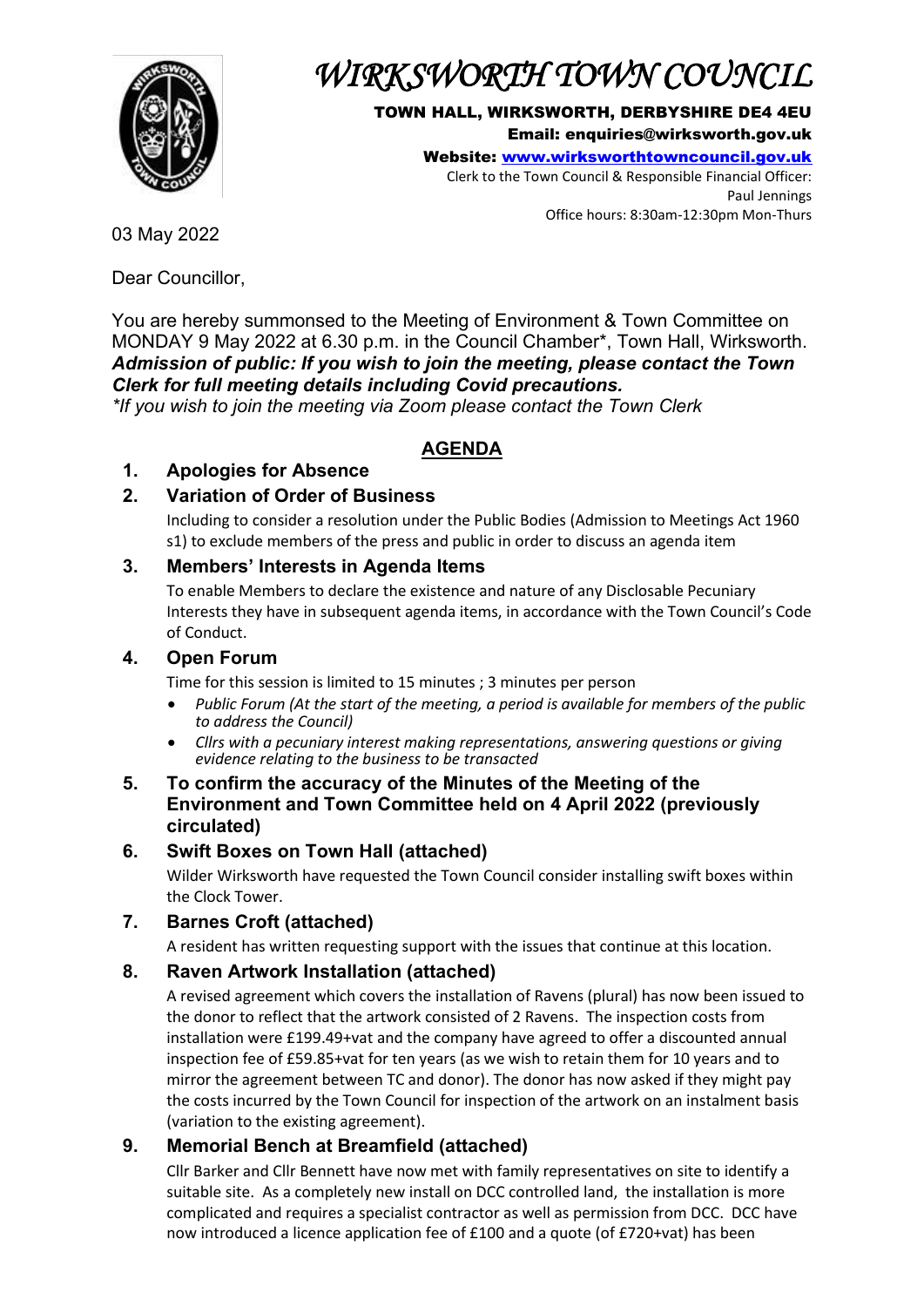received from a DCC approved contractor for the installation. The supply of the Wirksworth style bench, installation kit from TDP and the sourcing of a memorial plaque would be additional costs to those listed above. The Memorial Bench Policy set a cost of £750, but included provision to request additional funds to cover the costs of installation in case they were higher).

# **10. Memorial Bench adjacent to Memorial Hall (attached)**

An application has been received to install a Memorial Bench. It is proposed that it is located on the space adjacent to the Memorial Hall. The previous Memorial Bench donated by Rotary has been removed as was no longer serviceable, but a new bench has not yet been installed. The applicant has queried whether they will be required to pay for the new bench or may simply dedicate a new bench (to be purchased and installed by the Town Council).

### **11. Planning Applications referred:**

|              | 22/00182/FUL   Change of use of land to 8 no. pitch traveller site with associated new access at The |
|--------------|------------------------------------------------------------------------------------------------------|
|              | Woodyard Derby Road Homesford Matlock                                                                |
| 22/00328/FUL | Use of land as a campsite with 6no. glamping pods. 2 no. amenity blocks (one                         |
|              | existing) and associated private drainage system at Land North Of Hey Lane                           |
|              | Wirksworth Derbyshire                                                                                |

# **12. Planning Applications received (Delegated Planning - Appendix 1)**

## **13. Planning Decisions & Appeals (Appendix 2)**

Paul Jennings Clerk to the Town Council & Responsible Financial Officer

#### **Appendix 1 - Planning Applications received**

| . .<br>$\mathbf{1}$                                                                     | 22/00129/FUL                                                                            | Replacement conservatory roof at 1 Cromford Road Wirksworth Matlock                     |  |  |  |
|-----------------------------------------------------------------------------------------|-----------------------------------------------------------------------------------------|-----------------------------------------------------------------------------------------|--|--|--|
|                                                                                         |                                                                                         | Derbyshire DE4 4FH                                                                      |  |  |  |
|                                                                                         |                                                                                         | WTC - No comment, However Wirksworth Town Council has declared a Climate Emergency and  |  |  |  |
|                                                                                         | therefore supports any development or change that seeks to reduce the carbon footprint. |                                                                                         |  |  |  |
| $\overline{2}$                                                                          | 21/01508/LBALT                                                                          | External alterations in association with proposed change of use                         |  |  |  |
|                                                                                         |                                                                                         | Rear Of 12 Market Place Wirksworth Derbyshire DE4 4ET                                   |  |  |  |
| WTC - No comment, However Wirksworth Town Council has declared a Climate Emergency and  |                                                                                         |                                                                                         |  |  |  |
| therefore supports any development or change that seeks to reduce the carbon footprint. |                                                                                         |                                                                                         |  |  |  |
| 3                                                                                       | 22/00337/FUL                                                                            | Two storey side extension at 11 Willowbath Lane Wirksworth Matlock                      |  |  |  |
|                                                                                         |                                                                                         | Derbyshire DE4 4AY                                                                      |  |  |  |
| WTC - No comment, However Wirksworth Town Council has declared a Climate Emergency and  |                                                                                         |                                                                                         |  |  |  |
|                                                                                         |                                                                                         | therefore supports any development or change that seeks to reduce the carbon footprint. |  |  |  |
| 4                                                                                       | T/22/00054/TCA                                                                          | Fell 1 no. Sycamore (T1) and treat stump at Town Hall Coldwell Street                   |  |  |  |
|                                                                                         |                                                                                         | <b>Wirksworth Derbyshire</b>                                                            |  |  |  |
| WTC - No comment, However Wirksworth Town Council has declared a Climate Emergency and  |                                                                                         |                                                                                         |  |  |  |
| therefore supports any development or change that seeks to reduce the carbon footprint. |                                                                                         |                                                                                         |  |  |  |
| 5                                                                                       | 21/01503/FUL                                                                            | Change of use from ground floor residential unit to a Class E (commercial,              |  |  |  |
|                                                                                         |                                                                                         | business or service) unit and associated alterations                                    |  |  |  |
|                                                                                         |                                                                                         | Rear Of 12 Market Place Wirksworth Derbyshire DE4 4ET                                   |  |  |  |
| WTC - No comment, However Wirksworth Town Council has declared a Climate Emergency and  |                                                                                         |                                                                                         |  |  |  |
| therefore supports any development or change that seeks to reduce the carbon footprint. |                                                                                         |                                                                                         |  |  |  |
| 6                                                                                       | 22/00297/FUL                                                                            | Erection of storage building for agricultural and domestic equipment                    |  |  |  |
|                                                                                         |                                                                                         | Hardhurst Barn Breamfield Lane Wirksworth Matlock Derbyshire DE4 4AF                    |  |  |  |
| WTC - No comment, However Wirksworth Town Council has declared a Climate Emergency and  |                                                                                         |                                                                                         |  |  |  |
| therefore supports any development or change that seeks to reduce the carbon footprint. |                                                                                         |                                                                                         |  |  |  |
| $\overline{7}$                                                                          | 22/00345/CLPUD                                                                          | Certificate of Lawful Proposed Development - Single storey rear extension               |  |  |  |
|                                                                                         |                                                                                         | 28 Bolehill Road Bolehill Matlock Derbyshire DE4 4GQ                                    |  |  |  |